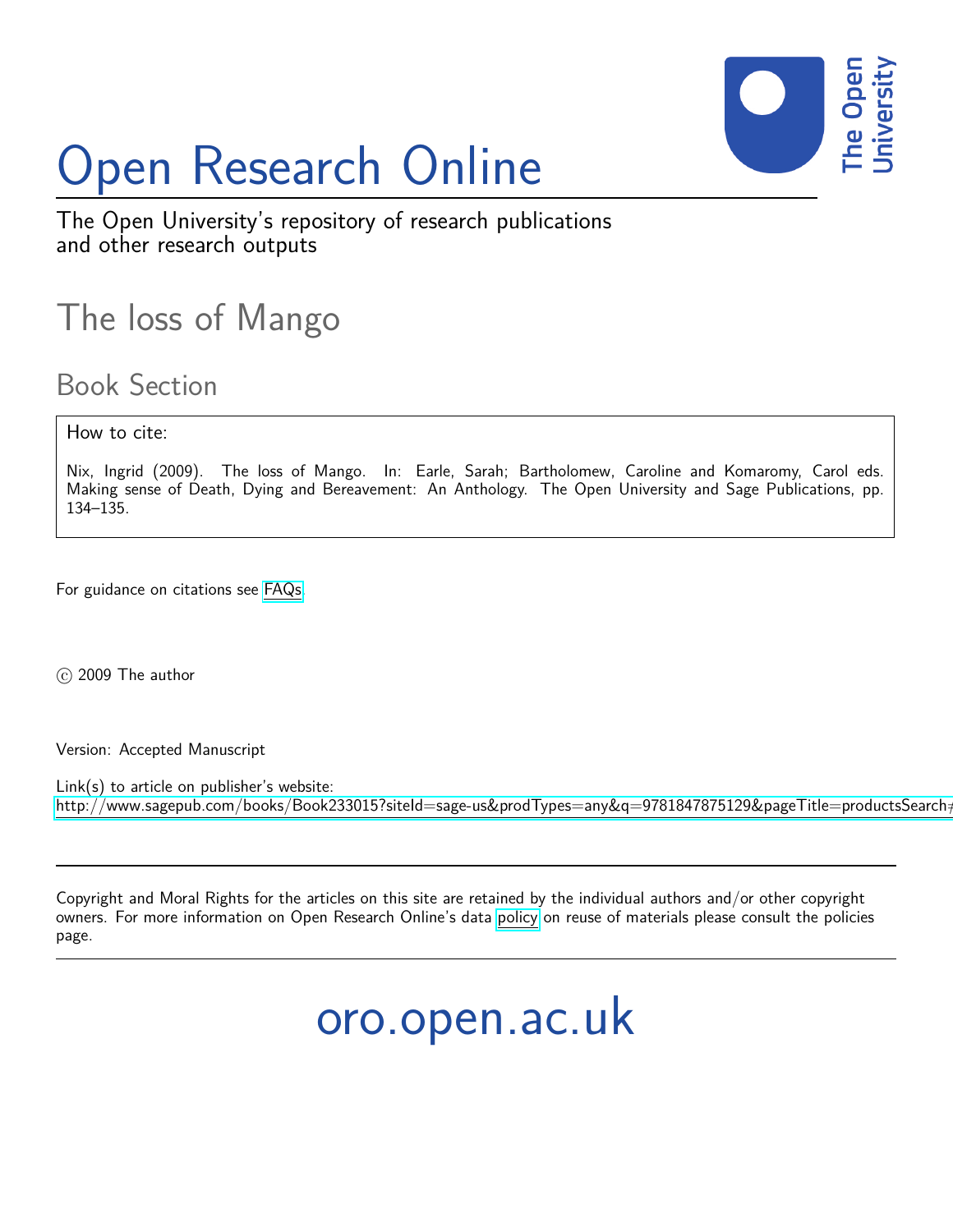#### **K260 Anthology**

### **The Loss of Mango**  *Ingrid Nix*

I used to have two dogs, Greta (a Giant Schnauzer) and Mango (a Mini Schnauzer). I got both dogs (two year olds) from my mother who bred them. In that sense, they also represented a part of her life (and obsession). My siblings, each in different ways, valued the dogs because of this link which bound the family.

I got Mango two years after Greta, so that they could be company for each other. Greta was my favourite, my wonderful trusty companion, my first experience of unconditional love. She paid me the compliment of noticing when I was absent and welcoming me when I returned. She lived through many of my adventures and trials and was my steadfast solace when things went pear-shaped. When she started to age I didn't mollycoddle her. I always took care of her during bigger illnesses but I think the smaller, day to day developments perhaps got absorbed into the bigger events of my own life. Perhaps because she was big, like me, I expected her to tough things out.

When on holiday in France Greta had an accident, falling in the dark in unfamiliar terrain, it was clear to me within hours that she was not going to recover, due to paralysis. I had a couple of terrible days on my own trying to decide what to do, with one of my sisters on the phone supporting me through it. Eventually I did the terrible deed, and had her put down in the back of my car. I wept and howled on the way back home without her but somehow in the weeks and months ahead managed, with Mango there, to focus on the new way forward. Suddenly Mango came to the fore, having been obscured by Greta's larger presence.

The next few years I got to know him on his own. Sadly he developed physical problems and I had to care for him, see him through difficult operations and gradually more and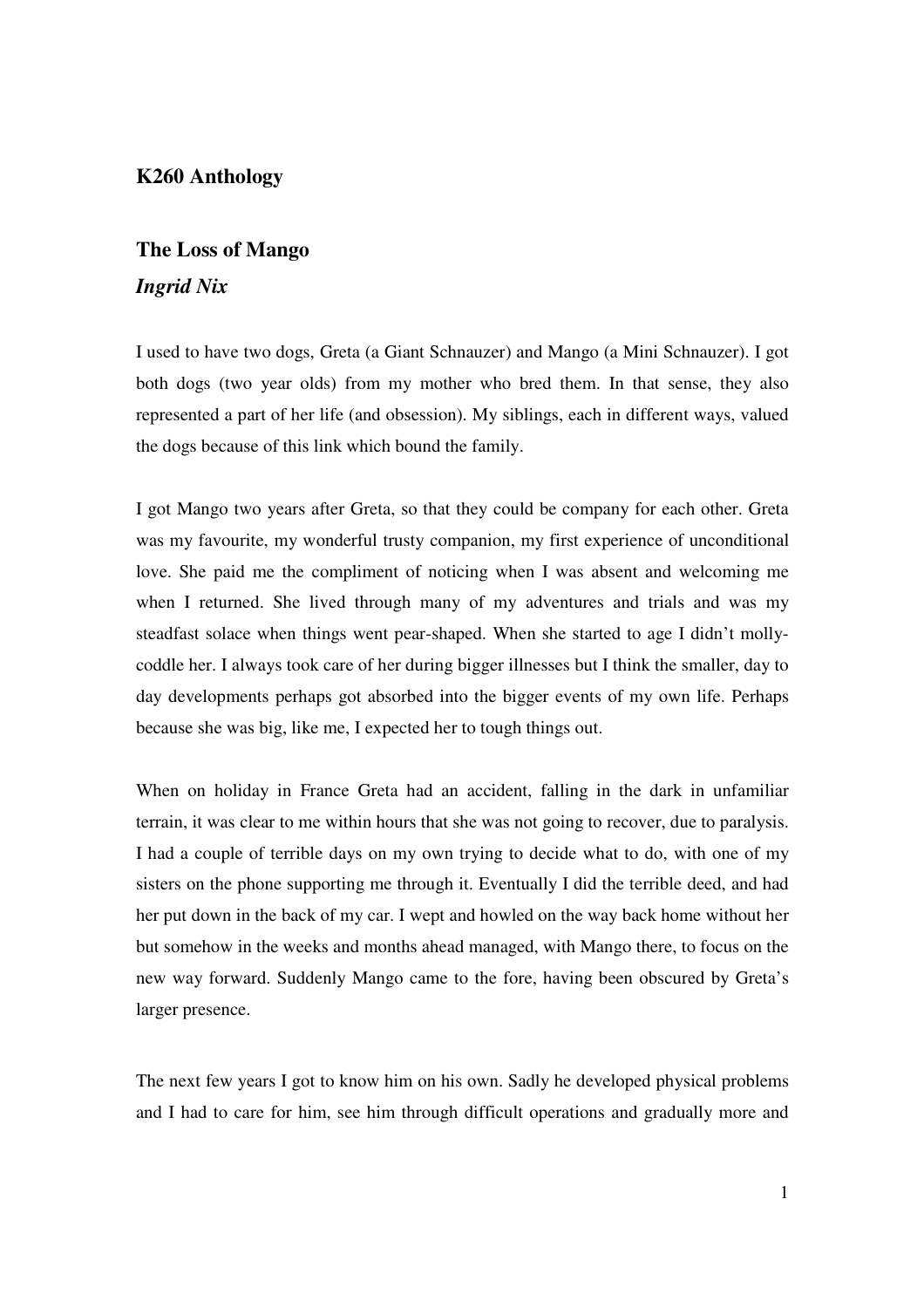more debilitating conditions. I started to feel I understood what it must be like to look after a human long term. He was dependent on me, I was his principle carer. Every aspect was mediated through me acting on his behalf. As time progressed I was constantly faced with the torment of watching him, wondering if or how he was suffering. Each day or part of a day I had to work out logistics, who would care for him while I was at work, or for example, whether I could leave him while I went out for a meal. In fact I took him everywhere, including to work, weather permitting. I'd be thinking about where I could find shade to park him in and how I could take him for a walk (or hobble) between meetings.

Eventually, I had to face making the decision to have him put down. By this time I was exhausted and raw from the emotional strain. The weekly deadlines I kept setting myself, to see how he managed, now became days. Eventually I set it to be a Friday afternoon. I wanted to have time to recover so I could face work on Monday. How awful to think of something so practical. I arranged to have the vet come to my home. The night before, I had slept with my head at the foot of my bed so I could be closer to Mango's basket. I slept with the blind up so we could lie in the moonlight. That hot summer morning I'd put him out in the garden under the shade of a tree on the patio so he could be in nature. Poor thing wet his bed. I had, for months, had to hold him on his legs to help him go to the toilet. This was the first time he had soiled himself. For me it was a sign that his body was giving up. I freshened his bed. When the vet and her assistant came I put him in the cool of the kitchen. What touched me was that the assistant also wept. When she picked him up afterwards she wrapped him in a towel they had brought and carried him like a child away in her arms. I was so grateful she understood some of my pain so I didn't have to apologise or feel self-conscious.

The days and weeks ahead I walked along our frequented paths. I wanted to remember and relive, in private. I would sit on the bench where we would stop. I was afraid of the process which would come, of losing, forgetting. With time it has become too painful because I can't go there without seeing him struggle on his weak legs, or see him fall without being able to get up.